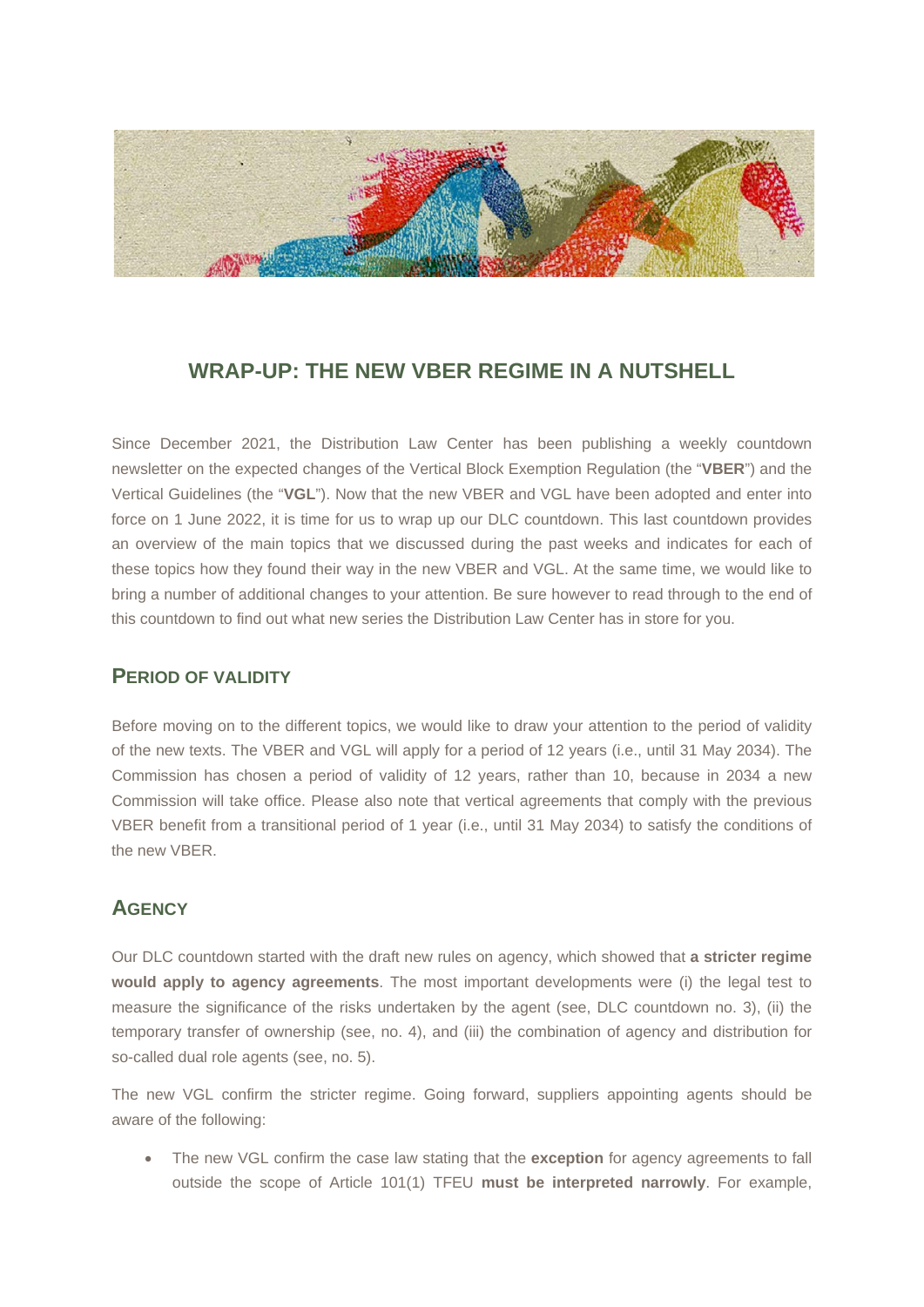where the agent negotiates and/or concludes contracts on behalf of a large number of principals, it is less likely that he will qualify as a "genuine agent".

• The **test to qualify as a genuine agent in a dual role scenario of agent and distributor** has become rather burdensome and costly. First, burdensome, because the independent distributor must be genuinely free to enter into the agency agreement and it must be possible to effectively delineate the commercial and financial risks related to the agency. Second, costly, because of a quite expansive reading of the commercial and financial risks linked to the sale of the goods or services covered by the agency agreement, including marketspecific investments, must be borne by the principal. With respect to market-specific investments, the principal must reimburse all investments that are required to operate in the relevant market. In other words, only investments exclusively related to the distribution of differentiated products outside the scope of the agency agreement are not covered by this obligation.

To end this section on a positive note, the new VGL do confirm that an agreement will not necessarily be excluded from the exception if the agent acquires the **ownership of the goods for a very short period of time** while selling them on behalf of the principal.

#### **NON-COMPETE OBLIGATIONS**

Moving on from agency, the following DLC countdowns focused on non-compete obligations, either imposed during the term of the distribution agreement (see, no. 6) or post-term (see, no. 7). Based on the draft VGL, the expectation was that the regime would remain largely unchanged. This is now confirmed:

- The definition of non-compete obligations continues to cover two types of obligations: **single branding** and the **80%-rule**.
- Non-compete restrictions must in principle still be **limited to five years** to benefit from the exemption of the new VBER. However, non-compete obligations that are **tacitly renewable** beyond a period of five years can as well be exempted, provided that the distributor can effectively switch to a competing supplier. This means that the distributor must be given the opportunity to terminate the agreement within a reasonable time and at a reasonable cost.
- The new VBER exempts post-term non-compete obligations under the **same strict and cumulative conditions** that applied previously.

## **HARDCORE RESTRICTIONS (1): RPM**

The DLC countdowns continued with the centrepiece of the VBER, namely the hardcore restrictions. After a general introduction (see, no. 8), we addressed **resale price maintenance** (see, no. 9), **dual pricing** (see, no. 10), and **equivalence** (see, no. 11).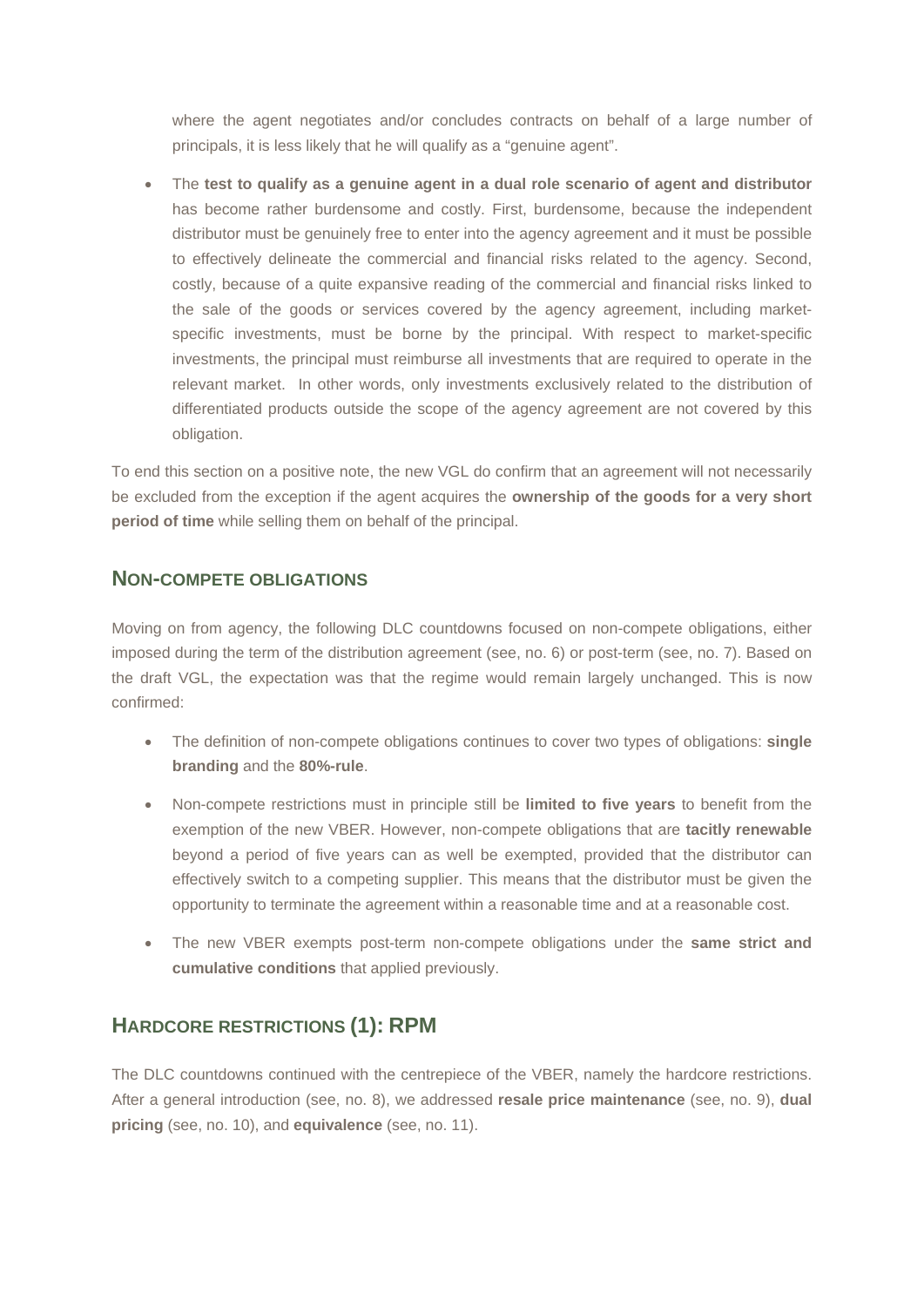New compared to the previous VBER is Article 4(e): the **prevention of the effective use of the internet** by the distributor or its customers to sell the contract goods or services is now explicitly blacklisted as an illegal territorial or customer restriction.

Otherwise, the list of hardcore restrictions in Article 4 remains largely the same, even if it is now split between exclusive, selective and open distribution. The attentive reader will however note that the actual split is between selective and non-selective distribution, as the lists of hardcore restrictions for exclusive and open distribution are identical.

As regards **resale price maintenance ("RPM")**, the following additions are worth mentioning:

- A provider of online intermediation services qualifies as a supplier, so that it is prohibited from imposing fixed or minimum sales prices for the transactions it intermediates.
- Imposing minimum advertised prices ("**MAP**") is RPM.
- Under a *fulfilment contract*, where the customer selects the company providing the fulfilment services, the imposition of a resale price by the supplier may restrict the competition for the provision of the fulfilment services and amounts to RPM.
- Price monitoring is not in itself RPM, but increases price transparency and may therefore facilitate it.
- The new VGL provide an additional example of RPM that may lead to efficiencies: a minimum resale price or MAP can be used to prevent a particular distributor from regularly using a product as a loss leader, because this may damage the brand image and lead to a reduction of demand.

As regards **online sales**, the new regime is more flexible in relation to dual pricing and the previously existing equivalence requirement:

- Dual pricing of products sold online or offline i.e., charging a different wholesale price for products sold online than for products sold offline – is a hardcore restriction only if it aims to prevent the effective use of the internet by the buyer, not if it is meant to incentivize or reward a difference in investments in online or offline sales channels made by a buyer.
- The same goes for the equivalence requirement. A supplier is henceforth entitled to impose online selective criteria that differ from the offline selective criteria, provided that the distinct online criteria do not aim to prevent the authorized distributors from effectively selling the contract product online.

## **HARDCORE RESTRICTIONS (2): ACTIVE SALES RESTRICTIONS**

Next, the DLC countdowns addressed the conditions to legally impose active sales restrictions toward exclusive territories or customers: no. 12 dealt with the exclusivity condition, no. 13 with the parallel imposition requirement, and no. 14 with the roll-over prohibition.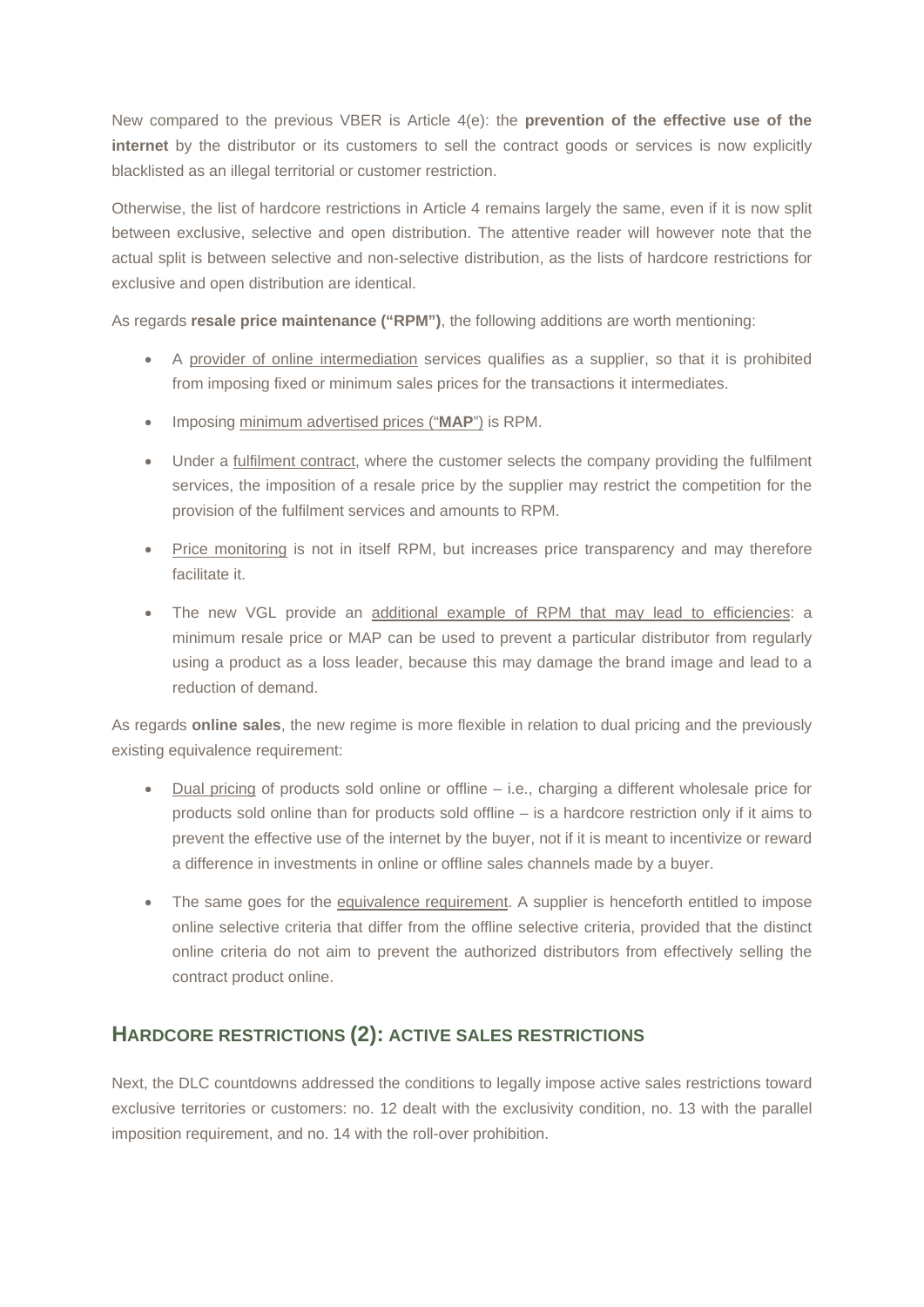Before addressing these conditions, it is worth highlighting that the **concepts of active and passive**  sales are now defined in the VBER, and that the definition of active sales confirms that specific forms of online promotion (use of language and top-level domain names) can lead to active sales, because the promotion is specifically targeting certain territories or customers.

The new VBER finetunes the **conditions for imposing active sales restrictions** to better protect exclusive distributors and their investments, while at the same time allowing more intra-brand competition through shared exclusivity:

- The definition of exclusivity confirms that the exclusivity condition encompasses the possibility of shared exclusivity, now that a supplier may allocate a territory or customers to a maximum of five distributors.
- The requirement of parallel imposition, which is often a challenge in daily practice, is here to stay: the VBER unequivocally stipulates that the supplier must impose the active sales restriction on all its other buyers.
- The new VBER softens the roll-over prohibition. Under the new regime, suppliers are allowed to impose an active sales restriction not only on their buyers, but also on direct customers of the buyers.

### **DUAL DISTRIBUTION**

The DLC countdowns dealing with dual distribution discussed the envisaged extension of the exception to wholesalers and importers (see. no. 15), the introduction of a market share threshold (see, no. 16) and how to deal with information exchanges in a dual distribution set-up (see, no. 17 and no. 18).

The **main features of the new regime on dual distribution** are as follows:

- Article  $2(4)(a)$  of the new VBER extends the safe harbour for (non-reciprocal) vertical agreements concluded between competitors, as long as the buyer does not compete with the supplier at the upstream level where the buyer buys the contract goods. The upstream level may be the level where the supplier is active as manufacturer, importer or wholesaler.
- Information exchanges in the context of dual distribution are excluded from the safe harbour only if they (i) are not directly related to the implementation of the vertical agreement, or (ii) are not necessary to improve the production or distribution of the contract products, or (iii) fulfill neither of these two conditions. The new VGL (see, paragraphs 99-100) clarify what type of information exchanges are likely or unlikely to fulfil these conditions, and what precautions parties can take if their information exchange does not benefit from the exemption of the new VBER (firewalls).

**Vertical agreements relating to the provision of online intermediation services** do not benefit from the safe harbour if the provider of the online intermediation services competes on the relevant market for the sale of the intermediated goods or services. Briefly said, **hybrid platforms** require an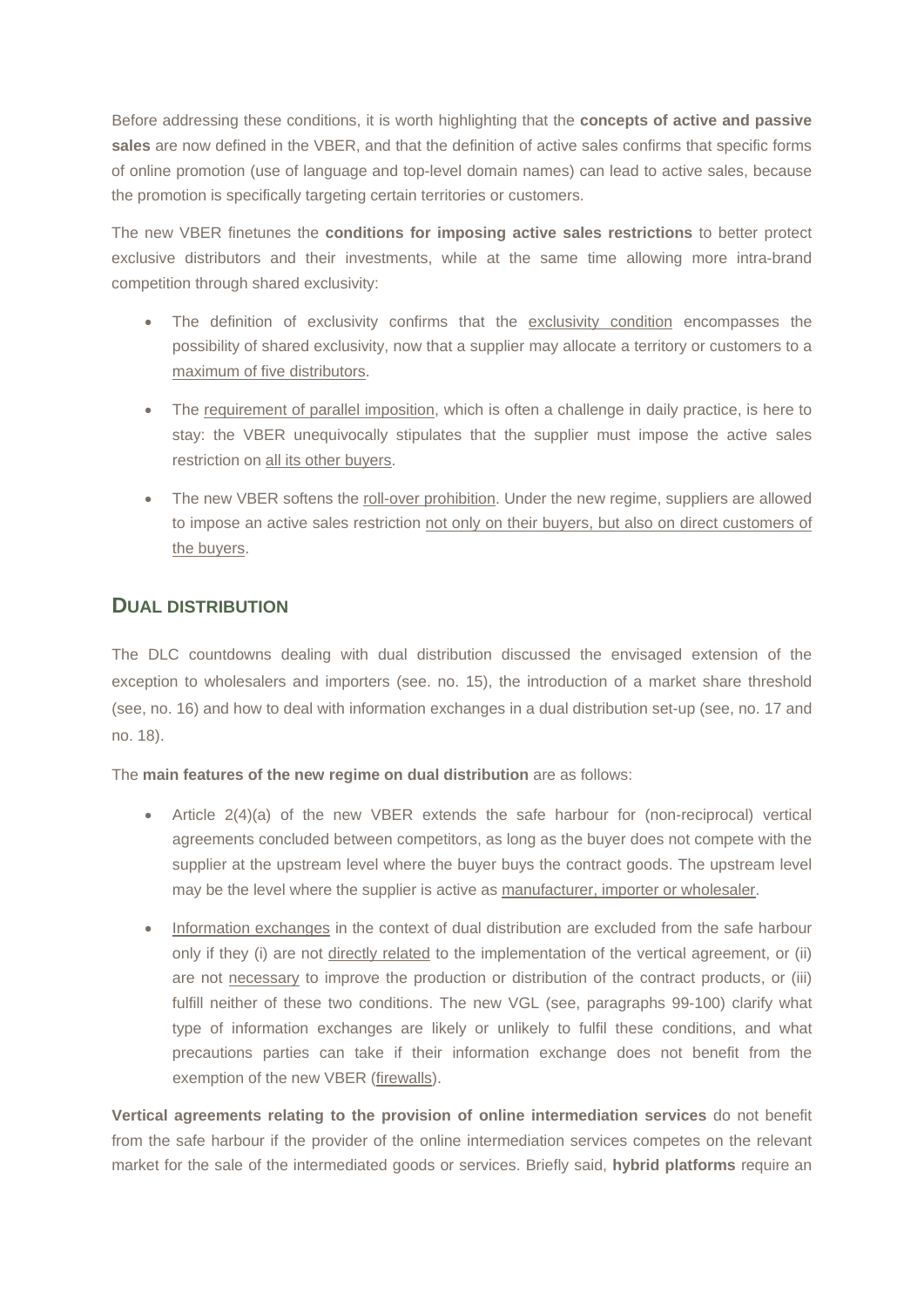individual exemption. Interestingly, the Commission will not prioritize enforcement action in respect of hybrid platforms if a supplier allows its buyers to use its web shop, but does not allow that web shop to be used to offer competing brands of products and the supplier is not otherwise active on the relevant market for the provision of online intermediation services (see, paragraph 109 of the new VGL). This benefits SMEs that have an online presence mainly or exclusively via the website of their supplier and was a suggestion of the Distribution Law Center in its comments on the draft new section on dual distribution.

#### **BETTER PROTECTION FOR SELECTIVE DISTRIBUTION**

The DLC countdowns also examined a number of envisaged changes to selective distribution (see, no. 19) and to hybrid distribution systems – i.e., when exclusive and selective distribution systems are combined (see, no. 20).

The Distribution Law Center is pleased to see that the new VBER allows a better protection of authorized distributors when a supplier operates selective distribution in certain territories and exclusive or open distribution in other, for instance because it is gradually rolling out selective distribution in the EU.

In order to protect the authorized distributors against sales to unauthorized distributors in the territory where the supplier operates selective distribution, it may from now onwards **restrict active and passive sales by all other distributors and their customers** (so not only their direct customers, but all customers) to unauthorized distributors located in that territory. This is a major improvement to enforce the closed nature of a selective distribution system.

### **E-COMMERCE**

As the DLC countdowns on e-commerce were mostly published after the adoption of the new VBER and VGL, they already contain a handy overview of the rules applicable henceforth to restrictions or a ban of sales on online marketplaces (see, no. 22) and bans on price comparison services (see, no. 23).

In summary, suppliers whose products are sold online should bear in mind the following principles:

- The new VGL (see, paragraph 208) provide that **restrictions relating to the use of particular online sales channels, such as online marketplaces, may generally benefit from the VBER**, provided that they do not constitute a hardcore restriction and prevent the effective use of the internet by the distributors and their customers. This will generally not be the case where the distributors remain free to operate their own online store and may advertise online.
- The Commission is less tolerant when it comes to **ban the use of price comparison services as an entire advertising channel**. Such ban constitutes a hardcore restriction. By contrast, a ban on the use of particular price comparison services or restrictions on the use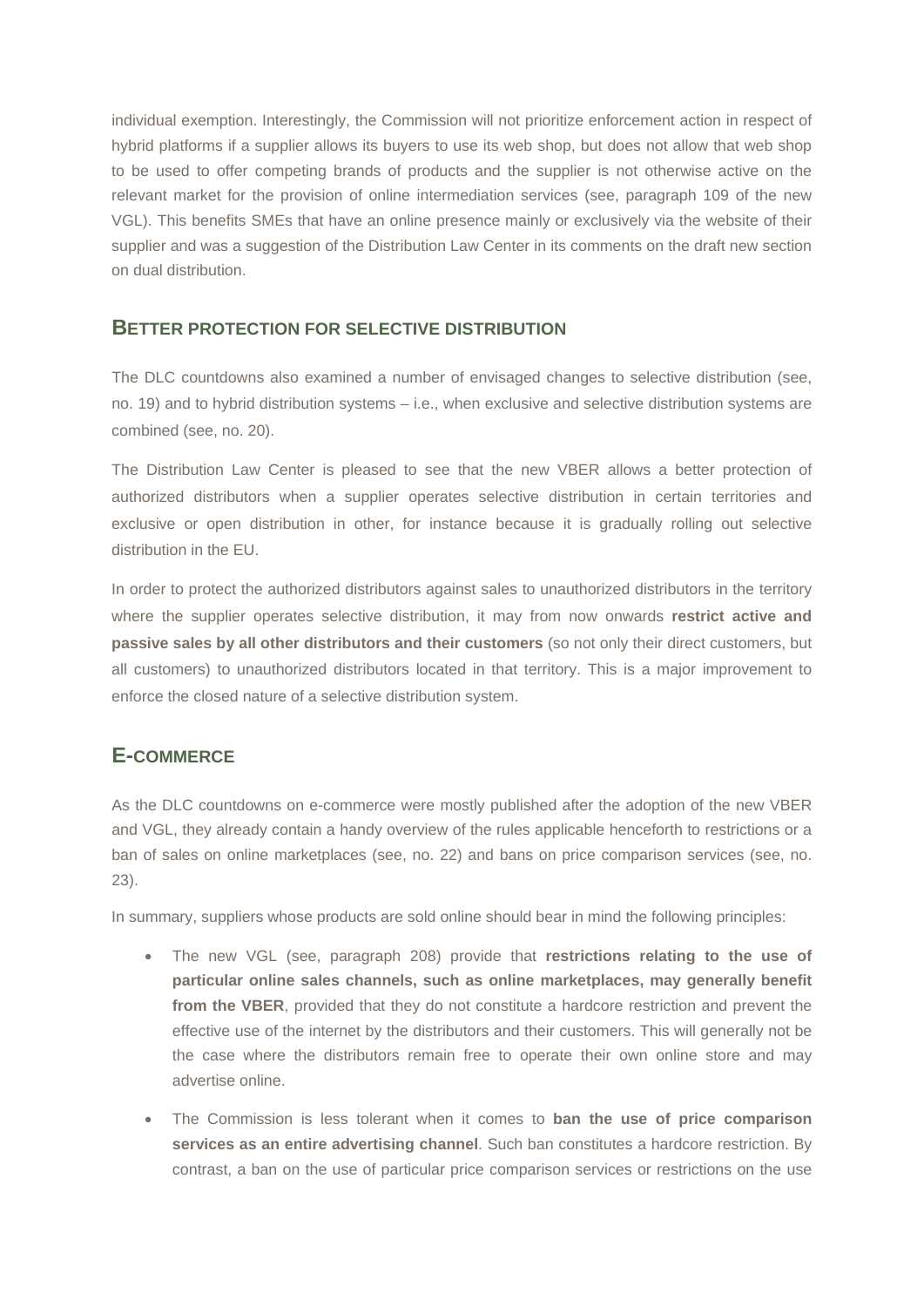of price comparison services based on quality requirements does not amount to an absolute ban and can therefore benefit from the new VBER (again, provided that it does not have as its object the prevention of the effective use of the internet by distributors and their customers).

The above rules apply to vertical agreements that fall within the VBER. When this is not the case (e.g., because the 30% market share threshold is exceeded) it is recommended to carefully consider imposing any of the above restrictions above. The new VGL (see, paragraphs 340-342 and 353-355) can help assessing whether a restriction imposed can benefit from an individual exemption in accordance with Article 101(3) TFEU.

#### **WITHDRAWAL IN INDIVIDUAL CASES**

Finally, the power of the Commission or a national competition authority to withdraw the benefit of a block exemption in individual cases – respectively for the EU and the Member State concerned – can be found in the basic regulation for the implementation of Articles 101 and 102 TFEU – i.e., in Article 29 Regulation 1/2003. In the new block exemption regulations (see e.g., the draft horizontal block exemption regulations) the possibility to withdraw the benefit of the block exemption is now incorporated in the block exemption itself. Article 6 of the new VBER foresees the possibility of withdrawal of the block exemption for a highly concentrated market for online intermediation services, where buyers use multiple providers of online intermediation services that apply narrow parity obligations, which would lead to a situation where those buyers are restricted from offering, selling or reselling products to end users under more favorable conditions on their direct sales channels.

### **WHAT'S NEXT?**

This last DLC countdown completes the examination of the differences between the previous and the new VBER regime. The countdown to the new VBER and VGL ends here.

We hope that you enjoyed it as much as we did.

Whilst the countdown ends here, our actual journey for the next 12 years has only just started. Together with you, we look forward to seeing what impact the new rules will have on the daily business of millions of European companies, and what issues or questions will arise going forward.

This impact will be the subject of a new series which the Distribution Law Center will launch in September. Every month, we will address a concrete question originating from the business and explain the applicable rules in a practical way. Therefore, stay tuned more than ever!



THE FINAL REVISED VBER IS PLANNED TO ENTER INTO FORCE ON 1 JUNE 2022.